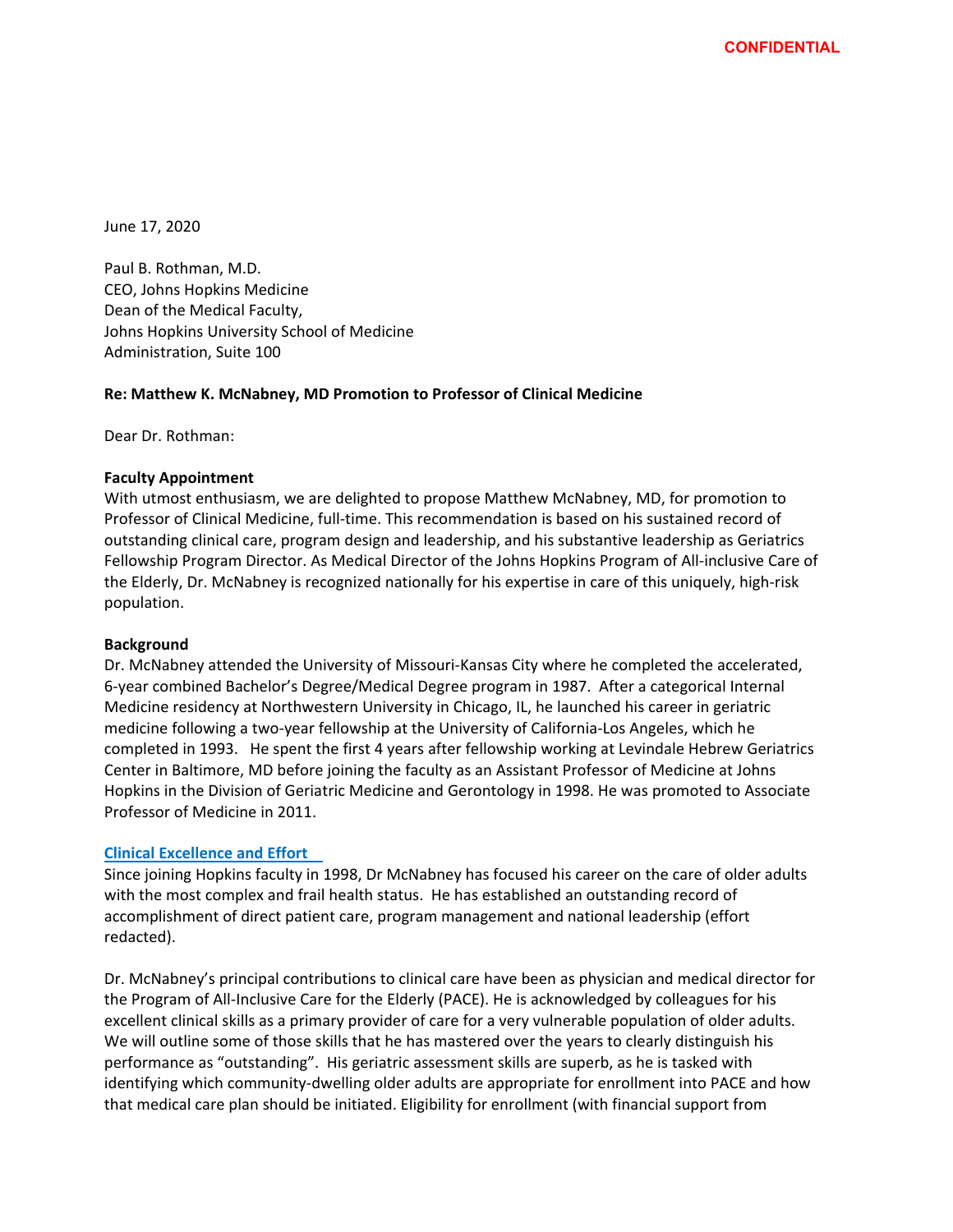Medicare and Medicaid) is completely contingent on this assessment process. PACE patients typically have multiple chronic conditions (or "multi-morbidity") and over half carry the diagnosis of dementia with functional impairment. In addition to managing this level of chronic disease and disability, Dr. McNabney is well known by his peers for his ability to guide patients and their families through the stages of "chronically ill and disabled" to a state of readiness for end of life care and comfortable death.

Regarding specific and measurable outcomes, Dr. McNabney has successfully led the Baltimore PACE program (known as "Hopkins ElderPlus" or HEP) to achieve lower than average hospitalization and nursing home rates when compared to the other 150 PACE sites in the US. In 2016 (the last year that this national data was available), Hopkins ElderPlus hospital days (per 1000 participants) was almost 30% lower than the national PACE average (2561 vs. 3601). In the same year, the nursing home utilization rate was 5% for all other PACE programs, while the HEP rate was 3.5%. Regarding medication use, Dr. McNabney has been successful at controlling polypharmacy in this frail older population with the average number of total meds for his patients being 7.4 prescriptions per month compared to 9.0 (the national average). The national I‐SAT satisfaction survey of PACE enrollees (compiled by Vital Research) reported member satisfaction with the HEP medical provider as 93% compared to 88.6% for PACE physicians nationally in 2019.

### **Clinical Performance and Contributions**

In 2002, Dr. McNabney became the Medical Director of Hopkins ElderPlus (HEP). This program is a fully‐capitated health plan with full risk and \$13 million operating budget. Dr. McNabney oversees all medical services and is accountable for quality of care and patient care outcomes, including health care expenditures. Dr. McNabney's leadership skills were quickly identified by members of the National PACE Association (NPA) and he has held many national leadership roles for this association. NPA is the national provider organization representing over 150 PACE programs in the U.S. Notably, Dr. McNabney served on the Board of Directors from 2011 to 2016. He has also served as Chair of the NPA Research Committee, which has helped to evaluate and disseminate best practices within PACE (OR#26,27,31). Because of his leadership within Hopkins ElderPlus, he has established HEP as a local, national and international destination for health care leaders seeking knowledge of best practices in community‐based long‐term care. Dr. McNabney has represented Hopkins as the medical voice of Hopkins ElderPlus to visitors from Center for Medicare and Medicaid Services (CMS), Maryland Department of Health and Mental Hygiene (DHMH) as well as numerous representatives from foreign health systems.

#### **Recognition of Clinical Excellence**

Dr. McNabney is an active leader within the American Geriatrics Society (AGS) where he is a fellow (AGSF). He was chair of the highly influential Clinical Practice and Models of Care committee (2010‐ 2013). Under his leadership and co‐authorship, the AGS disseminated its position on several key care challenges under the "Choosing Wisely Campaign". In his most significant contribution, he was co‐ chair of the Task Force to Evaluate Multimorbidity in Older Adults, which led to the landmark publication, "Guiding Principles of the Care of Older Adults with Multimorbidity". (OR#19) This led to Dr. McNabney presenting at the national conference of AGS in 2012, as well as presentations at national conferences in Richmond, VA and Orlando, FL.

In recognition of his clinical expertise and awareness of the educational needs of AGS membership, Dr. McNabney served on the program committee of the annual meeting for the American Geriatrics Society 2013‐2016 and was chosen as Committee Chair for 2014‐2015. In further recognition of his clinical expertise, Dr. McNabney was invited in 2018 by the former president of AGS to become one of the editors for "Ham's Primary Care Geriatrics, 7<sup>th</sup> Edition". This textbook is a key reference in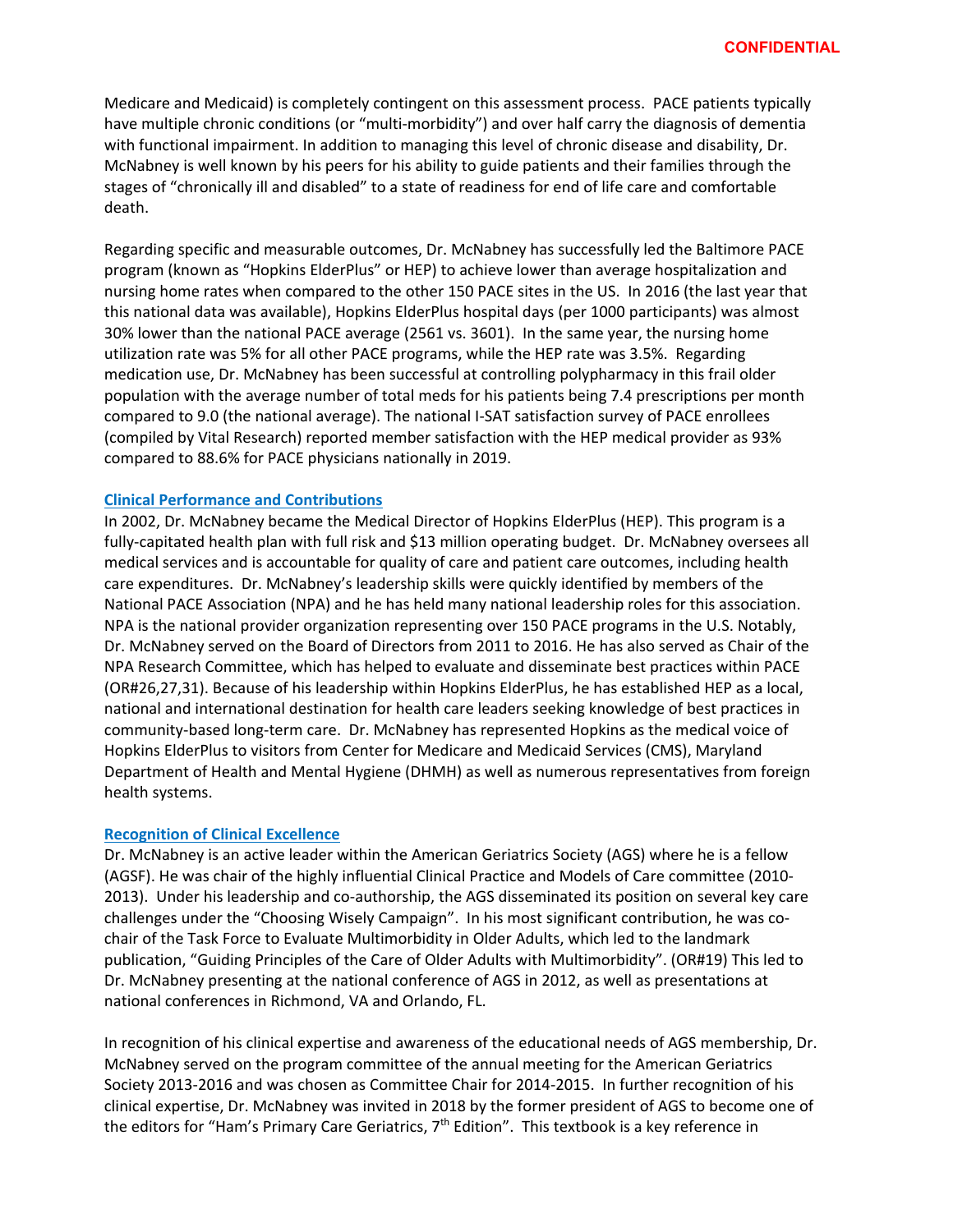geriatric medicine and will be published in early 2020. He has also served as Special Advisor and author of two chapters in the Geriatrics Review Syllabus,  $10^{th}$  Edition (published by the American Geriatrics Society in 2019)

His expertise in PACE and community‐based integrated health care for older adults has garnered international recognition. In 2015, Dr McNabney presented on the PACE model at the annual "Johns Hopkins‐Peking Union Medical College (PUMCH) Symposium on Aging" in Beijing. The remarkable reception of this presentation led to his invitation for a 3‐month onsite educational exchange with PUMCH in 2018, where Dr. McNabney worked directly with academic leaders at PUMCH as well as providers at the Taikang Continuing Care Retirement Community (CCRC) in Beijing. The primary objective of this exchange was to evaluate the current approach to provision of health services within Taikang (which was largely urgent care design). His assessment and guidance led to the design and implementation of a primary care approach within the CCRC to improve function and reduce need for higher levels of services. This inspired a geriatrics‐focused, interdisciplinary team (similar to PACE but much smaller and less expensive to operate). Dr. McNabney presented his work in Beijing at the 2019 meeting of the American Geriatrics Society.

Dr. McNabney has been recognized internationally in other forums. This includes presentations on his work with community‐dwelling older adults at conferences in Mexico (2012), Korea (2014), Norway (2016), China ‐ Chengdu (2018), China ‐ Wuhan (2019) and Nigeria (2020).

In recognition of his years of leadership in the area of diversity and inclusion, Dr. McNabney was awarded the Diversity Recognition Award by the Johns Hopkins Institutions Diversity Leadership Council in 2015. He has continued to personify these values on a daily basis – in his clinical care and leadership, as well in his role as teacher, mentor and fellowship program director. He realizes that success with inclusion is a mindset that occurs continuously, not intermittently.

## **Engagement in the Teaching Mission & Mentorship**

Throughout his tenure on faculty at Hopkins, Dr. McNabney has recognized that his skills and clinical venue offer special opportunity to educate learners of all levels of training and across disciplines. Management of chronic disease, counseling older adults on end of life care and working within an interdisciplinary team have been the mainstays of his educational mission. It is from this base that he has been recognized as an outstanding clinician educator within Johns Hopkins, including twice being named Teacher of the Year by the geriatric medicine fellows.

In 2006, Dr. McNabney's teaching skills and leadership within the Division of Geriatric Medicine and Gerontology were recognized when he was named the Fellowship Program Director. He has held that position since 2006 and has developed into a national leader among U.S. fellowship directors. Since he has been program director, there have been 60 fellowship graduates, including sixteen (16) who have joined JHU faculty and many more have entered academic medicine at other institutions in the U.S. (n=21). There are 4 trainees matched in the Hopkins geriatric medicine fellowship each year. He has been an active member of the Association of Directors of Geriatric Academic Programs (ADGAP) since becoming fellowship director in 2006 and been a member of the national meeting planning committee since 2016. He has also been internationally recognized with a presentation on US geriatric fellowship programs in Korea (2018).

Dr. McNabney has been extremely proactive in growing the capacity of the geriatrics fellowship at Johns Hopkins. Dr. McNabney has led several efforts to address challenges to funding fellowship positions, including a creative collaboration with the Baltimore VA Medical Center/University of Maryland, where there has been an arrangement that the VA funds JHU for one additional fellowship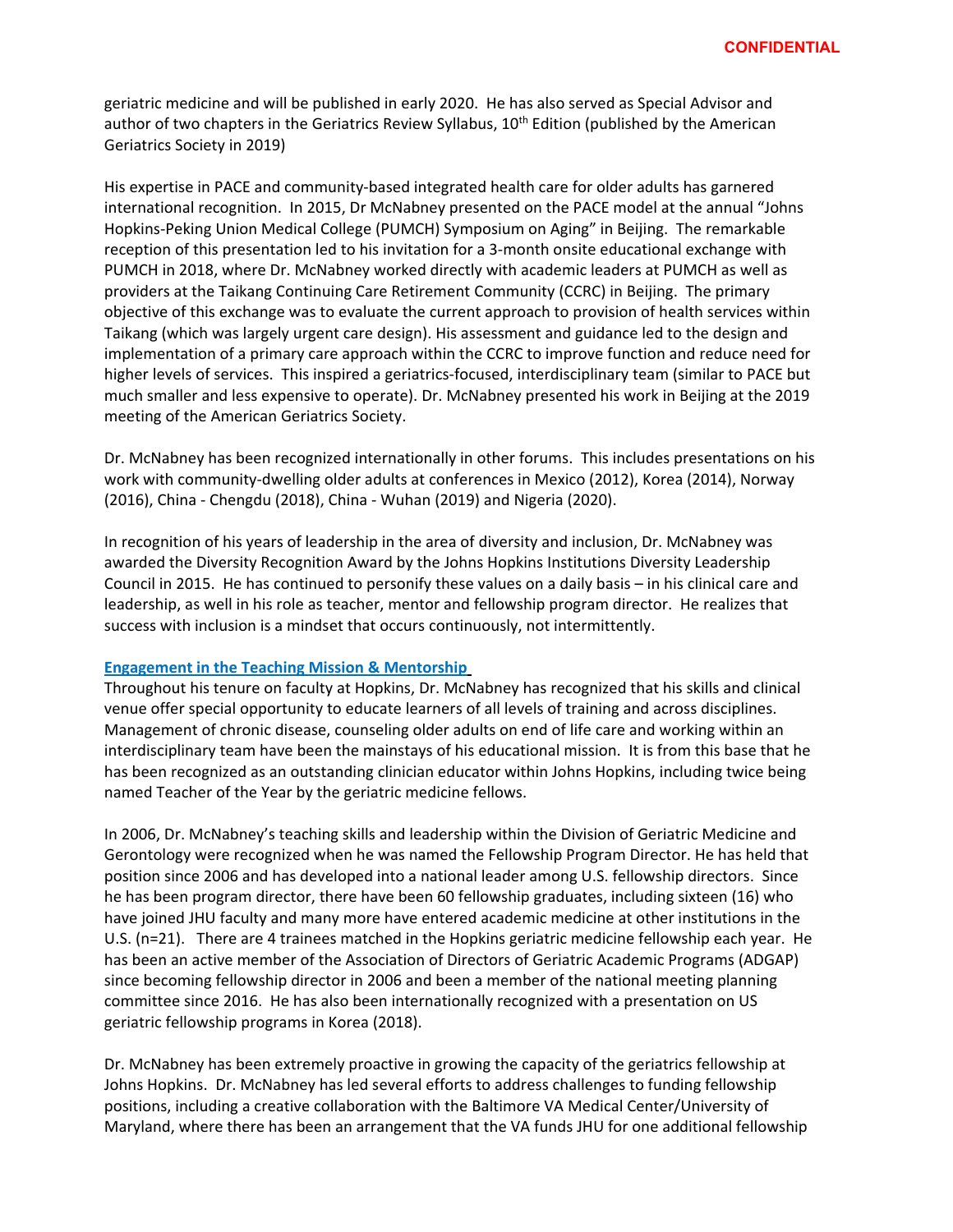position per year. In return, the JHU geriatrics fellows spend 2‐3 months rotating at the VA with a total of 12 months served by JHU fellows, collectively. This has allowed us to train one additional fellow per year since 2016 and for our fellows to gain valuable experience within the VA health system (a key provider of geriatric care in the US and also a large volume employer of academic geriatricians). Dr. McNabney has also collaborated with the leadership at Moorings Park Retirement Communities in Naples, FL to establish an entirely new "Clinical Leadership" fellowship track, fully funded by Moorings Park. This involves 12 months of clinical training at JHU in Baltimore followed by 6‐12 months of leadership training with medical directors and business managers at Moorings Park. It is a unique collaboration and is a model of training innovation for the rest of the U.S., where there is a significant shortage of geriatricians with this type of leadership preparation.

Dr. McNabney has been a mentor throughout his career to several trainees and colleagues of various disciplines. All geriatric medicine fellows work with him as a mentor in general skills development and career transition. He meets with all fellows several times a year, providing direct mentorship and guidance about careers in geriatric medicine. His CV outlines the diversity of career placement of graduates. He has also served as primary mentor for several fellows in the past 10 years; at least two of whom have taken positions within the Program of All‐Inclusive Care for the Elderly (PACE) and NHs.

Dr. McNabney has also served as the primary mentor for all geriatric nurse practitioners at HEP. Since he began, he has assisted each of these NPs in skill development, and has mentored each of them in application and presentation of their work at national conferences (2002, 2008, 2010, 2012, 2014, and 2015). He has also successfully mentored the NPs at HEP to be semi-independent preceptors for Osler residents, Urban Health residents and Bayview residents which has greatly expanded the teaching bandwidth of geriatrics. To disseminate these teaching methods, he worked with his two NP colleagues to publish their experience as successful educational efforts with medicine residents (OR#39).

Since 2005, Dr. McNabney has consistently served as primary mentor to summer scholars (1st year medical students); total n=11. This initiative, funded by National Institutes on Aging, allows several students to work with faculty at Johns Hopkins. All of the students mentored by Dr. McNabney have presented at the annual meeting of the AGS and several have publications (OR#14,18,31,42).

# **Engagement and Contributions to the JHM Research & Discovery Mission**

Dr. McNabney is author of over 40 peer‐reviewed articles and 13 book chapters and has served as editor of Primary Care Geriatrics, 7<sup>th</sup> Edition. Finally, Dr. McNabney is editor of the first edition of the only book describing the PACE model, Community‐based, Integrated care for Older Adults. This agreement has been finalized, all authors are committed and is scheduled to be completed in 2021.

Dr. McNabney's role in the discovery mission at Hopkins has been diverse. He has initiated primary research (first author papers) in the realms of NH care (OR#3‐6), PACE (OR# 41), and dementia care within assisted living (OR#11, 25). He has also has several papers where he served as collaborator and mentor (senior author) to trainees and junior faculty in a range of clinical topics and venues.

# **Publications, presentations and other communications disseminating clinical excellence**

Dr. McNabney has been very active throughout his academic career with regard to presentations that have disseminated his skills and knowledge broadly. He has regularly presented at the national meeting of the National PACE Association ('02, '04‐'05, '07‐'15, '17, '19). His specialized skill set is well represented in these presentations, ranging from collaboration with sub‐specialists in the care of older adults ('15) to the details of optimal coding in a risk‐adjustment model of payment ('11). Several of his presentations have been invited by the NPA for "encore" presentations via webinar to the larger NPA audience (for those unable to attend the annual conference).